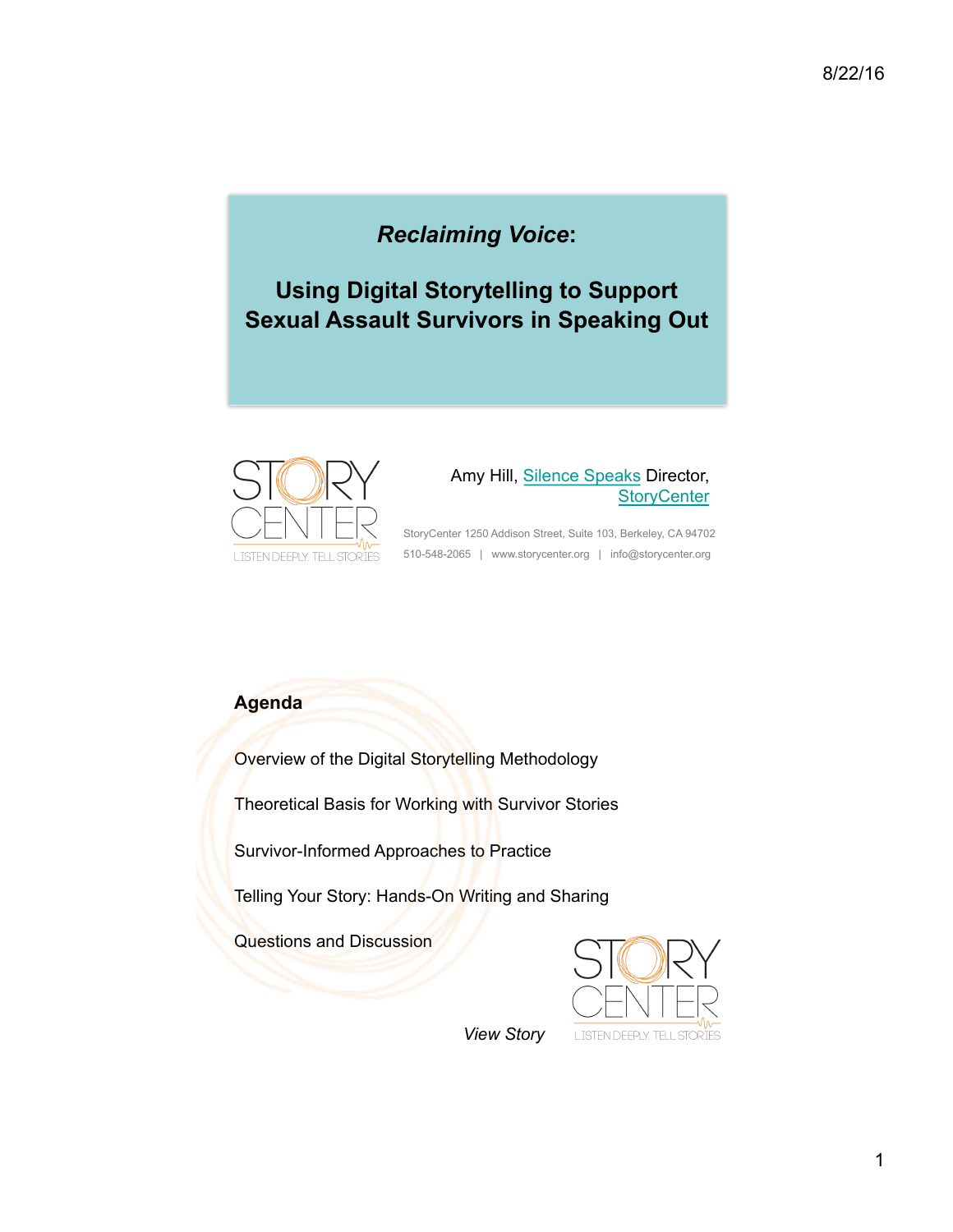# **Overview of the Digital Storytelling Methodology**

Pioneered by StoryCenter (formerly Center for Digital Storytelling)

Centralizes First-Person Voice

Workshop Approach: The Value of Creating Stories in a Group

A Form of Community-Based Participatory Media



#### **Theoretical Basis for Working With Survivor Stories**

Narrative and Art Therapy

Feminist Approaches

Brain – Body Based Approaches

Popular Education and Testimonio



*View Story*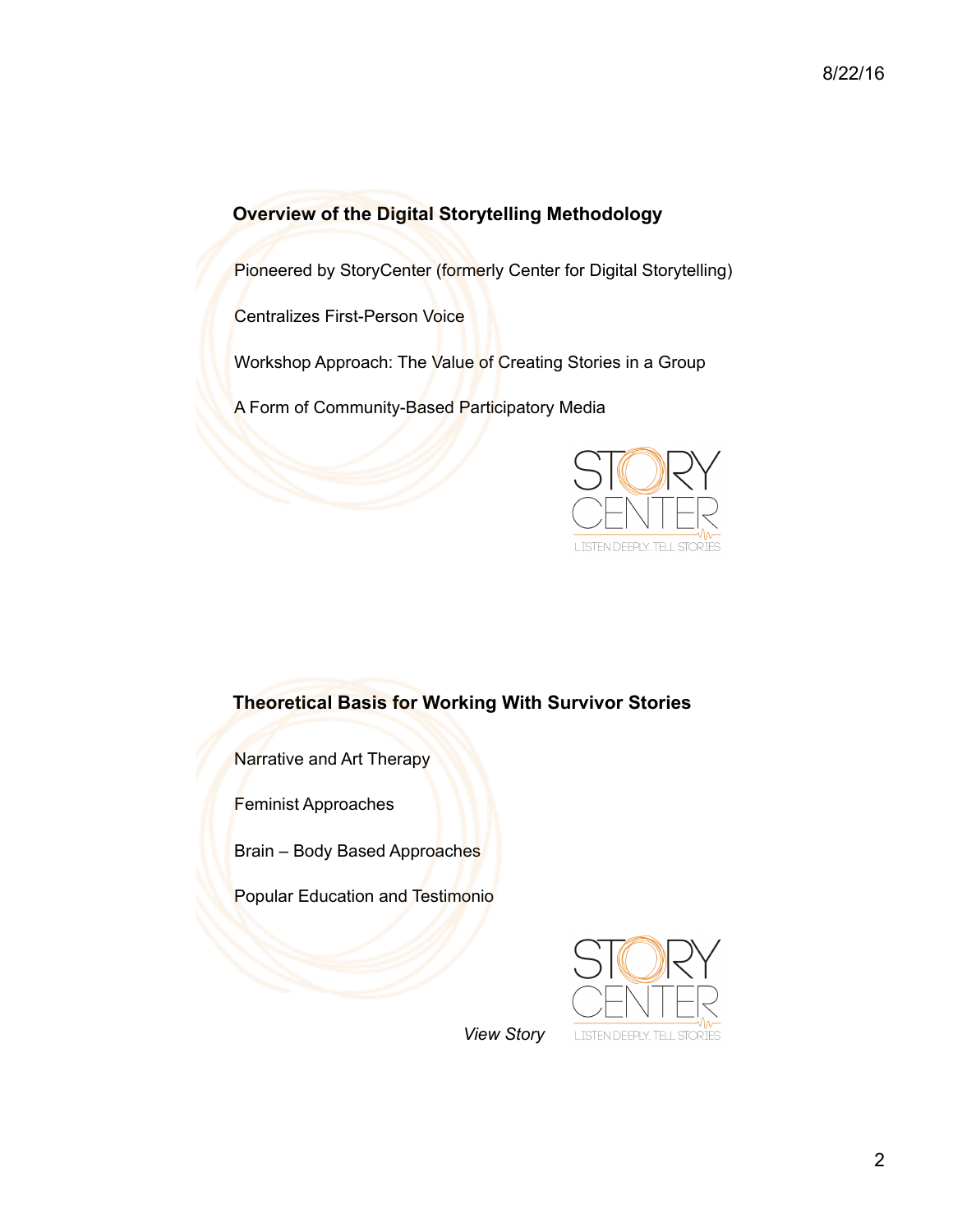#### **Survivor-Informed Approaches to Practice: Workshops**

Involve Skilled Practitioners, Clinicians, and Advocates

Be Clear and Transparent About Project Goals

Carefully Screen Potential Workshop Participants

Attend to Issues of Culture and Safety

Allow Adequate TIME …



#### **Survivor-Informed Approaches to Practice: Workshops**

Develop and Use Clear Story Prompts

Tread Lightly in Offering Feedback (be attuned to participants!)

Focus Discussion on "Seven Steps" of Digital Storytelling:

- *- Owning Your Insight*
- *- Owning Your Emotion*
- *- Finding a Moment*
- *- Sharing Your Story*
- *- Seeing Your Story*
- *- Healing Your Story*
- *- Assembling Your Story*

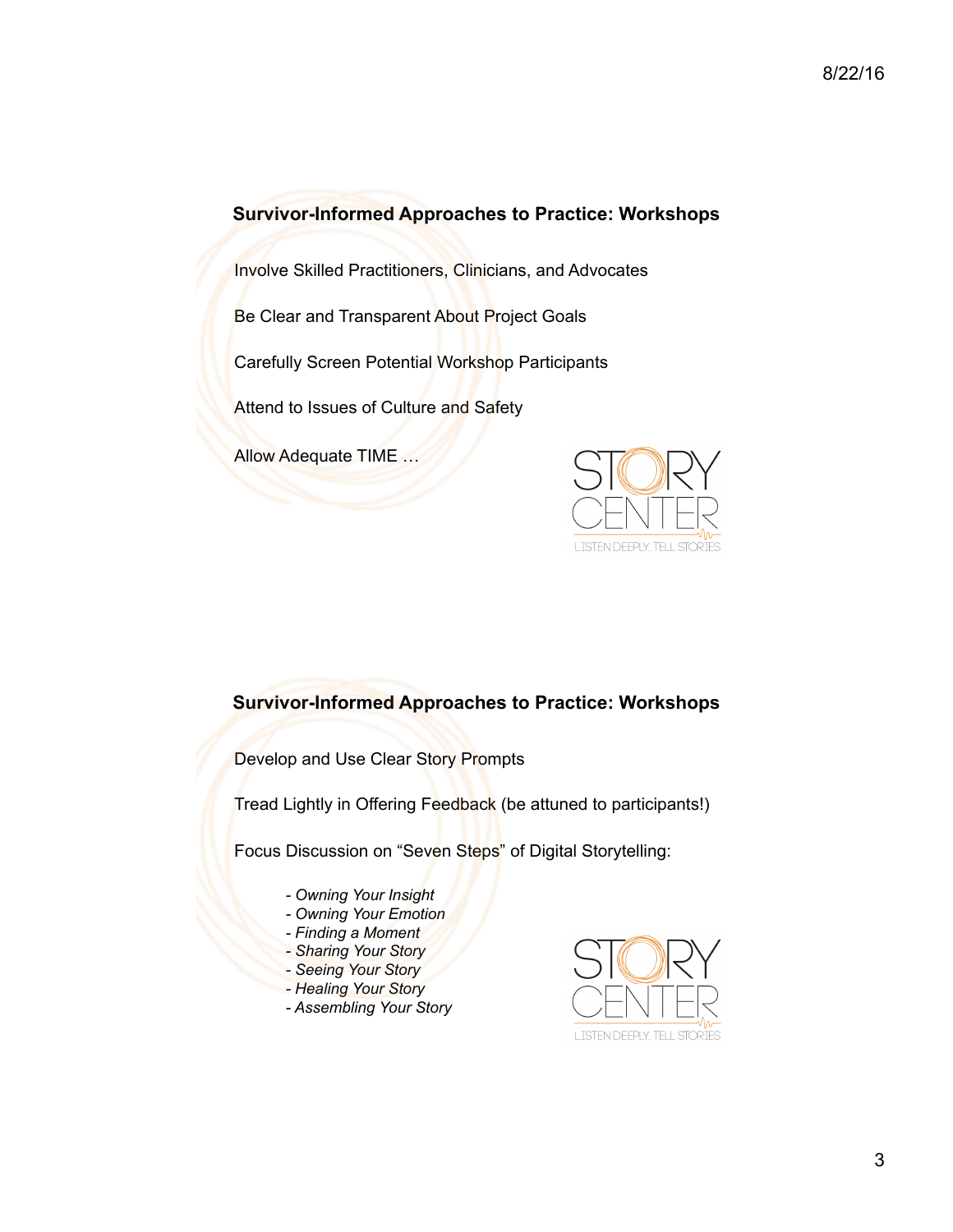## **Survivor-Informed Approaches to Practice: Distribution**

View Consent as a Process, Not as a "One Off" Activity

Ensure Adequate Workshop Follow Up and Support

Involve Storytellers in Distribution Planning

Contextualize Stories Depending on Audience / Venue

Prepare Storytellers for Publicly Sharing Stories; Prepare Audiences for Viewing Survivor Stories



*View Story*

#### **Telling Your Story: Hands-On Writing and Sharing** *Writing Prompts*

Find Paper and a Pen

Take 15 Minutes to Write a Story About:

- A moment when you felt unsafe
- A time when you felt deeply called to your work as an advocate
- A situation when you stood up for someone's rights